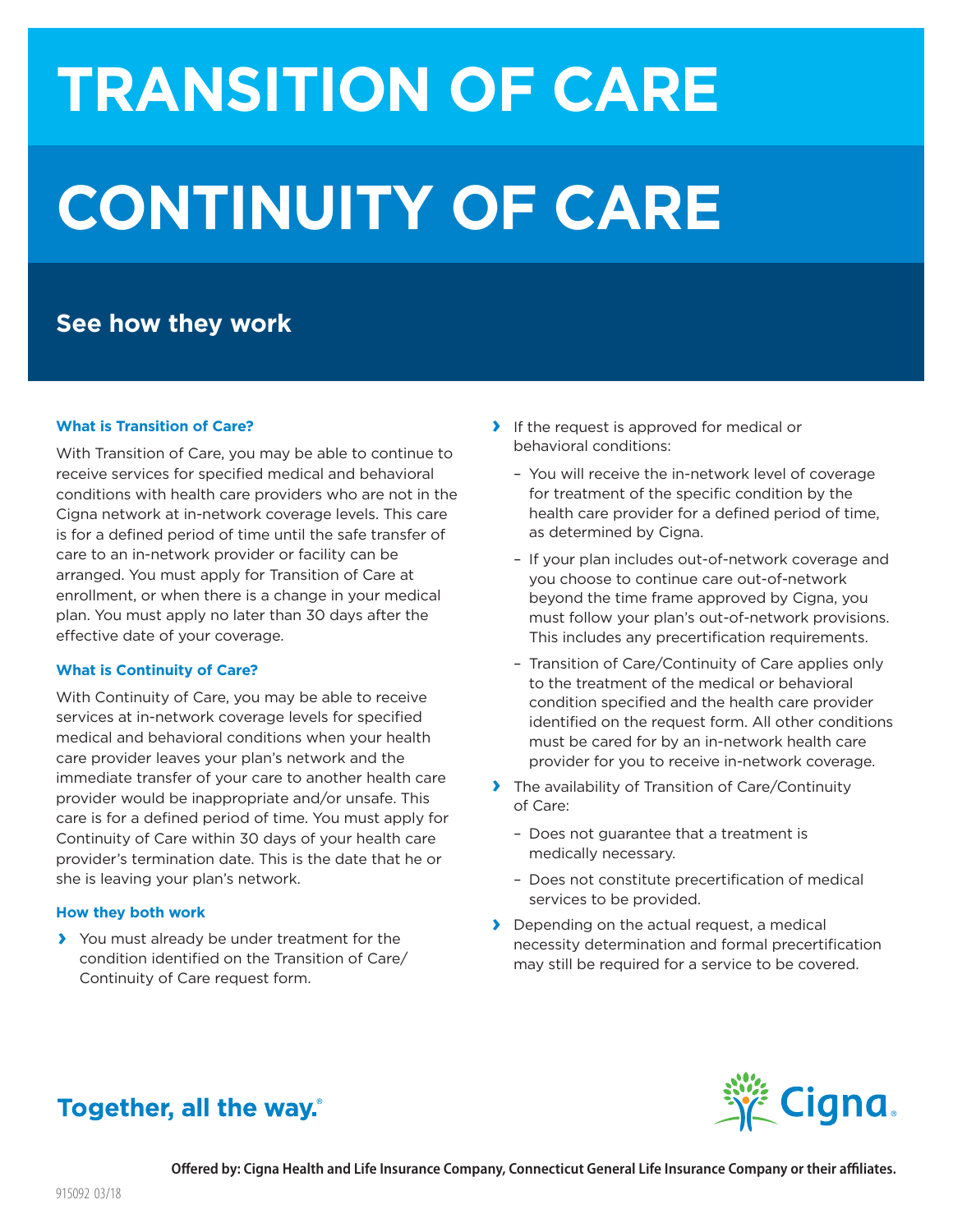#### **Examples of acute medical conditions that may qualify for Transition of Care/Continuity of Care include, but are not limited to:**

- **›** Pregnancy in the second or third trimester at the time of the plan **effective date** or of the health care provider termination.
- **›** Pregnancy is considered *high risk* if mother's age is 35 years or older, or patient has/had:
	- –Early delivery (three weeks) in previous pregnancy.
	- –Gestational diabetes.
	- –Pregnancy induced hypertension.
	- –Multiple inpatient admissions during this pregnancy.
- **›** Newly diagnosed or relapsed cancer in the midst of chemotherapy, radiation therapy or reconstruction.
- **›** Trauma.
- **›** Transplant candidates, unstable recipients or recipients in need of ongoing care due to complications associated with a transplant.
- **›** Recent major surgeries still in the follow-up period, that is generally six to eight weeks.
- **›** Acute conditions in **active treatment** such as heart attacks, strokes or unstable chronic conditions.
	- "**Active treatment**" is defined as a provider visit or hospital stay with documented changes in a therapeutic regimen. This is within 21 days prior to your plan effective date or your health care provider's termination date.
- **›** Hospital confinement on the plan effective date (only for those plans that do not have extension of coverage provisions).
- **›** Behavioral health conditions during active treatment.

#### **Examples of conditions that do not qualify for Transition of Care/Continuity of Care include, but are not limited to:**

- **›** Routine exams, vaccinations and health assessments.
- **›** Stable chronic conditions such as diabetes, arthritis, allergies, asthma, hypertension and glaucoma.
- **›** Acute minor illnesses such as colds, sore throats and ear infections.
- **›** Elective scheduled surgeries such as removal of lesions, bunionectomy, hernia repair and hysterectomy.

#### **What time frame is allowed for transitioning to a new in-network health care provider?**

If Cigna determines that transitioning to an in-network health care provider is inappropriate or unsafe for the conditions that qualify, services by the approved out-ofnetwork health care provider will be authorized for a specified period of time (usually 90 days). Or, services will be approved until care has been completed or transitioned to an in-network health care provider, whichever comes first.

#### **If I am approved for Transition of Care/Continuity of Care for one illness, can I receive in-network coverage for a non-related condition?**

In-network coverage levels provided as part of Transition of Care/Continuity of Care are for the specific illness or condition only and cannot be applied to another illness or condition. You need to complete a Transition of Care/Continuity of Care request form for each unrelated illness or condition. You need to complete this form no later than 30 days after your plan becomes effective or your health care provider leaves your plan's network.

#### **Can I apply for Transition of Care/Continuity of Care if I am not currently in treatment or seeing a health care provider?**

You must already be in treatment for the condition that is noted on the Transition of Care/Continuity of Care request form.

#### **How do I apply for Transition of Care/Continuity of Care coverage?**

Requests must be submitted in writing, using the Transition of Care/Continuity of Care request form. This form must be submitted at the time of enrollment, change in medical plan, or when your health care provider leaves the Cigna network. It cannot be submitted more than 30 days after the effective date of your plan or your health care provider's termination. After receiving your request, Cigna will review and evaluate the information provided. Then, we will send you a letter informing you whether your request was approved or denied. A denial will include information about how to appeal the determination.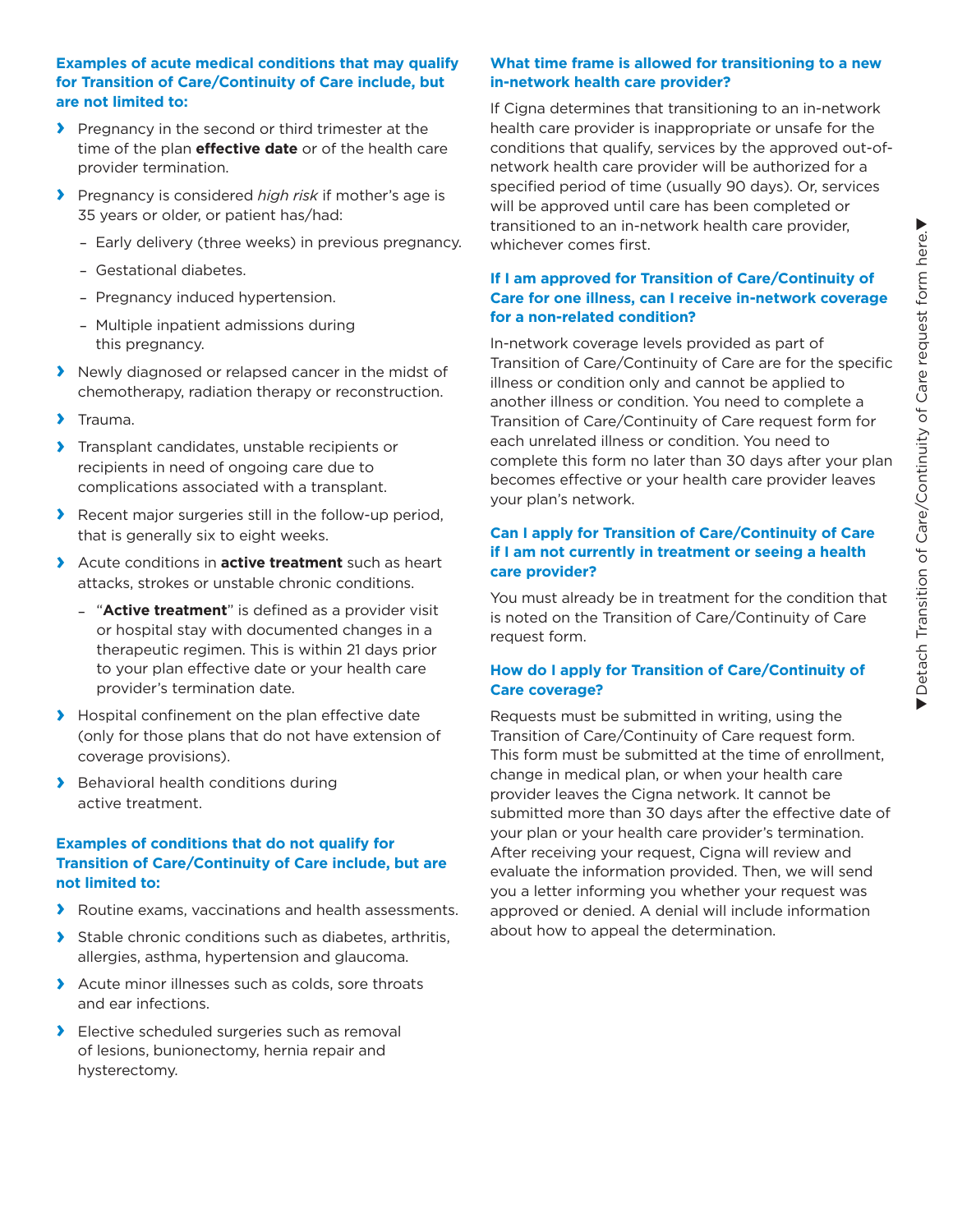## **Transition of Care/Continuity of Care request form**

See instructions for completing this form on the reverse side.



o New Cigna enrollee (Transition of Care applicant)

o Existing Cigna customer whose health care provider terminated (Continuity of Care applicant)

Use a separate form for each condition. Photocopies are acceptable. Attach additional information if needed.

| Employer            |                                                                                                                                                            |                                             | Policy#    |                                   | Employee Date of Enrollment in<br>Plan (mm/dd/yyyy) |                                            |           |
|---------------------|------------------------------------------------------------------------------------------------------------------------------------------------------------|---------------------------------------------|------------|-----------------------------------|-----------------------------------------------------|--------------------------------------------|-----------|
| Employee Name       |                                                                                                                                                            |                                             |            | Employee Member ID                |                                                     | Work Phone                                 |           |
|                     |                                                                                                                                                            |                                             |            |                                   |                                                     |                                            |           |
| Home Address Street |                                                                                                                                                            | City State                                  |            | 7IP                               |                                                     | Home Phone/Mobile                          |           |
|                     |                                                                                                                                                            |                                             |            |                                   |                                                     |                                            |           |
| Patient's Name      |                                                                                                                                                            | Patient's Social Security # or Alternate ID |            | Patient's Birth Date (mm/dd/yyyy) | Relationship to Employee                            |                                            |           |
|                     |                                                                                                                                                            |                                             |            |                                   |                                                     | $\Box$ Spouse $\Box$ Dependent $\Box$ Self |           |
| 1.                  | Is the patient pregnant and in the second or third trimester of pregnancy? Due Date                                                                        |                                             |            |                                   | (mm/dd/yyyy)                                        | $\Box$ Yes                                 | $\Box$ No |
| 2.                  | If yes, is the pregnancy considered high risk? e.g., multiple births, gestational diabetes.                                                                | $\Box$ Yes                                  | $\Box$ No  |                                   |                                                     |                                            |           |
| 3.                  | Is the patient currently receiving treatment for an acute condition or trauma?                                                                             |                                             | $\Box$ Yes | $\Box$ No                         |                                                     |                                            |           |
| 4.                  | Is the patient scheduled for surgery or hospitalization after your effective date with Cigna?                                                              | $\Box$ Yes                                  | $\Box$ No  |                                   |                                                     |                                            |           |
| 5.                  | Is the patient involved in a course of chemotherapy, radiation therapy, cancer therapy or terminal care?                                                   | $\Box$ Yes                                  | $\Box$ No  |                                   |                                                     |                                            |           |
| 6.                  | Is the patient receiving treatment as a result of a recent major surgery?                                                                                  | $\Box$ Yes                                  | $\Box$ No  |                                   |                                                     |                                            |           |
|                     | Is the patient receiving dialysis treatment?                                                                                                               |                                             |            |                                   |                                                     | $\Box$ Yes                                 | $\Box$ No |
| 8.                  | Is the patient a candidate for organ transplant?                                                                                                           |                                             |            |                                   |                                                     | $\Box$ Yes                                 | $\Box$ No |
| 9.                  | Is the patient receiving mental health/substance use treatment?                                                                                            |                                             |            |                                   |                                                     | $\Box$ Yes                                 | $\Box$ No |
| $1 \cap$            | If you did not appear "Vec" to any of the above questions place describe the condition for which the patient requests Iransition of Carol(optimity of Caro |                                             |            |                                   |                                                     |                                            |           |

10. If you did not answer "Yes" to any of the above questions, please describe the condition for which the patient requests Transition of Care/Continuity of Care.

| Please complete the health care provider information requested below.<br>11.                                                                  |                              |                 |  |  |  |  |  |  |  |
|-----------------------------------------------------------------------------------------------------------------------------------------------|------------------------------|-----------------|--|--|--|--|--|--|--|
| Group Practice Name                                                                                                                           |                              |                 |  |  |  |  |  |  |  |
| Health Care Provider Name                                                                                                                     | Health Care Provider Phone # |                 |  |  |  |  |  |  |  |
| Health Care Provider Specialty                                                                                                                |                              |                 |  |  |  |  |  |  |  |
| Health Care Provider Address                                                                                                                  |                              |                 |  |  |  |  |  |  |  |
| Hospital Where Health Care Provider Practices                                                                                                 | Hospital Phone #             |                 |  |  |  |  |  |  |  |
| Hospital Address                                                                                                                              |                              |                 |  |  |  |  |  |  |  |
| Reason/Diagnosis                                                                                                                              |                              |                 |  |  |  |  |  |  |  |
| Date(s) of Admission (mm/dd/yyyy)                                                                                                             | Date of Surgery (mm/dd/yyyy) | Type of Surgery |  |  |  |  |  |  |  |
| Treatment Being Received and Expected Duration                                                                                                |                              |                 |  |  |  |  |  |  |  |
| $\Box$ $V_{\tau}$ .<br>. 2. إن هن المستخدمات المستخدمات المستخدمات المستخدمات المتحددات المستخدمات المستخدمات المستخدمات المستخدمات<br>$\Box$ |                              |                 |  |  |  |  |  |  |  |

\_\_\_\_\_\_\_\_\_\_\_\_\_\_\_\_\_\_\_\_\_\_\_\_\_\_\_\_\_\_\_\_\_\_\_\_\_\_\_\_\_\_\_\_\_\_\_\_\_\_\_\_\_\_\_\_\_\_\_\_\_\_\_\_\_\_\_\_\_\_\_\_\_\_\_\_\_\_\_\_\_\_\_\_\_\_\_\_\_\_\_\_\_\_\_\_\_\_\_\_\_\_\_\_

12. Is this patient expected to be in the hospital when coverage through Cigna begins or during the next 90 days?  $\Box$  Yes  $\Box$  No  $\Box$  Yes  $\Box$  No

13. Please list any other continuing care needs that may qualify for Transition of Care/Continuity of Care. If these care needs are not associated with the condition for which you are applying for Transition of Care/Continuity of Care, you need to complete a separate Transition of Care/Continuity of Care request form.

I hereby authorize the above health care provider to give Cigna Health and Life Insurance Company or its affiliates and contracted parties any and all information and medical records necessary to make an informed decision concerning my request for Transition of Care/Continuity of Care. I understand I am entitled to a copy of this authorization request form. Signature of Patient, Parent or Guardian decrees and the comparison of the comparison of Date (mm/dd/yyyy)

\_\_\_\_\_\_\_\_\_\_\_\_\_\_\_\_\_\_\_\_\_\_\_\_\_\_\_\_\_\_\_\_\_\_\_\_\_\_\_\_\_\_\_\_\_\_\_\_\_\_\_\_\_\_\_\_\_\_\_\_\_\_\_\_\_\_\_\_\_\_\_\_\_\_\_\_\_\_\_\_\_\_\_\_\_\_\_\_\_\_\_\_\_\_\_\_\_\_\_\_\_\_\_\_

For medically related services, submit this request form to:

Cigna Health Facilitation Center Attention: Transition of Care/Continuity of Care Unit 3200 Park Lane Drive, Pittsburgh, PA 15275 Fax 866.729.0432

For behavioral-health-related services please contact Cigna Behavioral Health by calling the customer service phone number on the back of your ID card.

**Transition of Care/Continuity of Care requests will be reviewed within 10 days of receipt. For new Cigna customers, review will occur within 10 days of participant's effective date. Review for organ transplant requests may take longer than 10 days.**